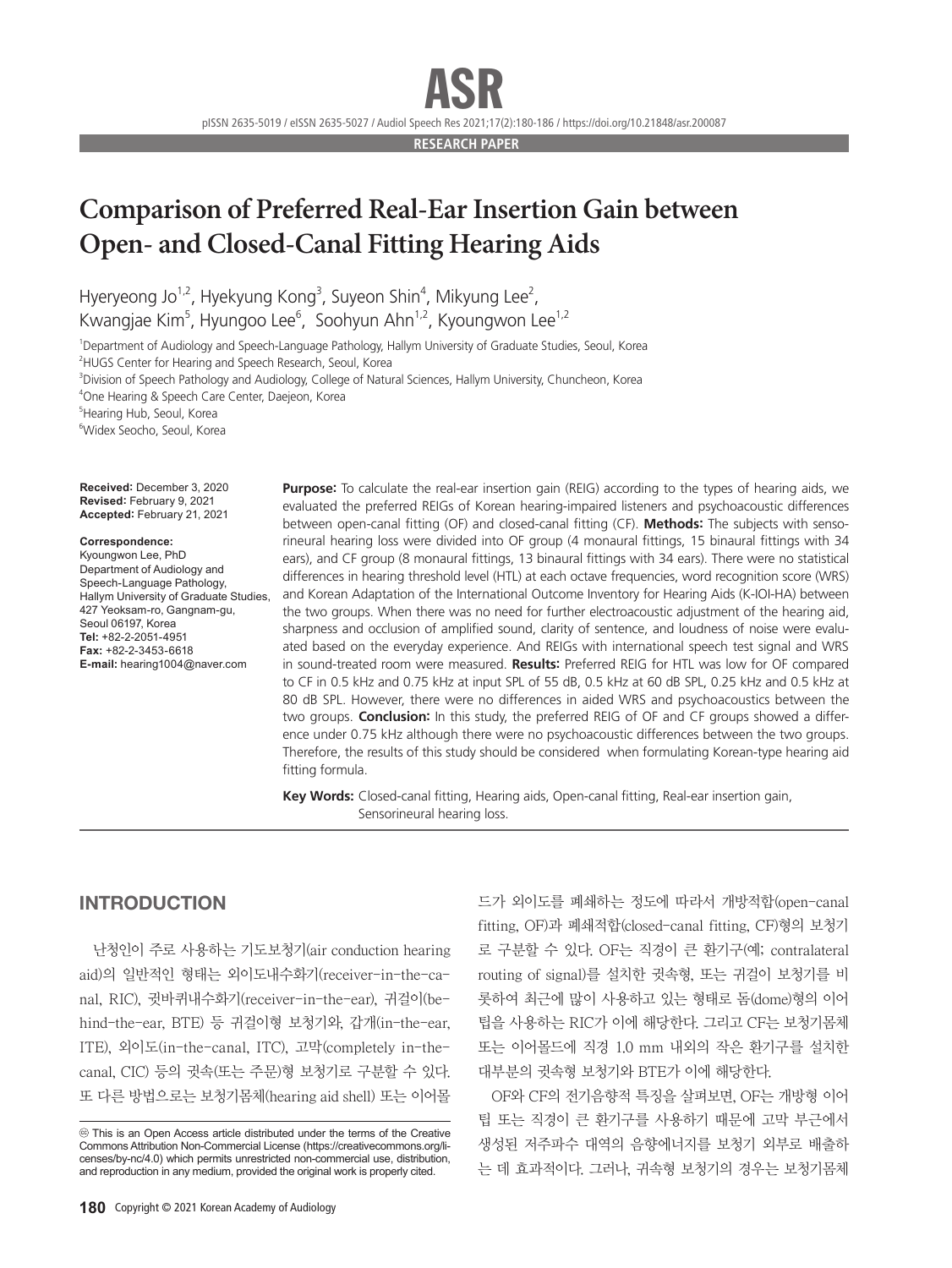기), 귓속형 보청기는 36.6%로 나타났다고 보고하였다. 그리고 Winkler et al.(2016) 또한 최근의 보청기 시장에서 폐쇄효과의 감소, 향상된 편안함, 개선된 외관, 높은 소비자 만족과 즉각 적인 착용의 이유로 RIC형의 보청기가 많이 보급되었다고 보 고하였다. 반면에 Sim et al.(2020)은 국내의 보청기 시장에서 는 귓속형 보청기의 판매가 여전히 가장 높은 비율로 나타났 지만, RIC의 판매율이 점차 증가하는 것으로 보고하여 RIC 에 필요한 이득 및 전기음향적 조절에 대한 연구의 필요성을 시사하였다.

선행연구에서 살펴보았듯이 OF는 환기구로 인한 저주파수 대역 음향이득의 손실을 초래하며, 음향피드백으로 인해 고주 파수 대역의 이득에 영향을 줄 수 있음을 확인할 수 있다. 최근 의 연구에서 한국 감각신경성 난청인이 선호하는 실이삽입이득 (real-ear insertion gain, REIG)을 National Acoustics Laboratories-Non-Linear version 2 (NAL-NL2)와 비교하였다. 결 과적으로 0.125 kHz에서 1.5 kHz까지 한국 감각신경성 난청인 의 선호 REIG가 NAL-NL2에 비해서 낮게 나타나는 경향이 나타났으며, 이득의 경사도(slope)는 한국 난청인의 선호 REIG 가 더 가파르게 상승하는 것으로 나타났다(Bang & Lee, 2020). 그러나 상기의 연구에서 대상자가 착용한 보청기는 OF와 CF 를 구분하지 않아서 어떠한 형태의 보청기가 결과에 영향을 주 었는지는 확인할 수 없었다. 그리고 청각학자들이 모인 토론에 서는 OF의 경우 저주파수의 이득은 전통적인 보청기적합공식 에 비해 4~6 dB 낮추는 것이 효과적이라고 보고한 경우도 있 었음을 언급했지만, 이에 대해서 구체적인 결론은 내리지 않았 다(Mueller, 2009).

이에 본 연구에서는 OF와 CF 형태의 보청기를 착용했을 때 난청인의 선호 REIG와, 이에 따른 단어인지도(word recognition score, WRS)와 심리음향적인 특성에 차이가 나타나는지 를 확인하고자 하였다. 본 연구를 통하여 형태에 따른 보청기 의 조절에 도움을 주고, 한국형 보청기적합공식을 보청기의 형 태별로 산출하는 데 필요한 기초 자료를 제공하고자 하였다.

### MATERIALS AND METHODS

### 연구 대상

본 연구의 대상자는 서울, 경기 수원, 대전에 소재한 5곳의 보청기적합관리 전문센터(보청기센터)에서 OF 그룹 19명(단측; 4명, 양측; 15명)으로 34귀, CF 그룹 21명(단측; 8명, 양측; 13명) 으로 34귀를 모집하였다. 대상자의 연령은 OF 그룹이 70.7세 (표준편차; 16.7), CF 그룹이 66.1세(표준편차; 14.8)로 두 그룹 모두 육안 관찰 시 외이 및 중이에 이상 소견이 없으며, 모든 옥 타브 주파수에서 기골도차(air-bone gap)가 15 dB 이내인 감각신

내에는 전지, 증폭기, 마이크로폰과 수화기 등의 부품이 내장되 어 있으며, 이어몰드의 경우는 음도관(sound bore)으로 인해 직 경이 큰 환기구를 설치할 수 없다. 따라서 최근에는 폐쇄효과 (occlusion effect)를 효과적으로 줄이기 위해 RIC 보청기를 사 용하고 있다(MacKenzie, 2006). RIC는 증폭음향을 전선을 통 해 이어팁에 내장된 수화기로 전달한 다음 음향신호로 변환하 여 고막으로 전달한다. 따라서 이어팁을 사용하는 BTE보다 수 화기를 고막에 더 가깝게 삽입할 수 있기 때문에 보청기 착용 후 외이도의 잔여용적은 BTE에 비해 적게 나타난다(Winkler et al., 2016). 외이도의 작은 잔여용적은 더 많은 이득을 제공할 수 있기 때문에 동일한 최대 이득에서 더 큰 환기구를 사용할 수 있다고 보고하였다(Hoen & Fabry, 2007). 그러나 RIC의 개방형 이어팁은 고막 부근에서 발생한 저주파수 대역의 에너지를 큰 직경의 환기구를 통하여 외부로 배출하기 때문에 저주파수 대 역에서 제공할 수 있는 이득값은 낮아진다고 보고하였다(Winkler et al., 2016). Aazh & Moore(2007)와 Aazh et al.(2012)은 OF의 이득이 NAL-NL1의 목표이득과 64%와 71%가 10 dB 이상 차이가 났다고 보고하여, OF의 경우 현재 개발된 보청기 적합공식의 적용에 어려움이 있음을 시사하였다. 그리고 RIC에 서 사용하는 직경이 큰 이어팁은 음향피드백을 쉽게 발생시킬 수 있으며, 이로 인해 OF는 음향피드백 제어시스템(anti-feedback system)의 작동이 불가피하다. 하지만 음향피드백 제어시 스템의 작동은 결국 고주파수 대역의 이득을 줄이는 결과를 가 져올 수 있다(Hoen & Fabry, 2007).

CF는 이어몰드 또는 보청기몸체가 외이도를 밀폐함으로 인 해 음향피드백이 발생할 확률은 낮아지지만 폐쇄효과로 인해 본인의 음성이 울려서 들릴 수 있다. 그렇지만 귓속형의 CF는 외이도의 밀폐가 용이하여 적은 이득으로도 고도의 청각손실 자가 사용할 수 있으며, 고주파수 대역에서의 증폭이 유리하다 (Dillon, 2012). 특히 CIC는 보청기몸체가 다른 귓속형 보청기 에 비해 외이도에 더욱 밀착되도록 제작되기 때문에 음향피드 백을 방지하거나 보청기를 외이도 내에 안전하게 삽입하기에 용이하며, ITE는 보청기몸체가 외이도와 밀착되는 부분이 많 기 때문에 음향피드백이 발생하기 전에 큰 환기구와 더 높은 이득을 얻을 수 있다고 보고하였다(Hoen & Fabry, 2007). 그 리고 폐쇄효과의 문제에 있어서 귓속형의 경우는 보청기몸체를 외이도 내에 깊게(deep insert) 그리고 꽉 차게(tight fit) 삽입함으 로써 해결이 가능하다(Kirkwood, 2009; Lee & Lee, 2013; Park & Lee, 2019).

OF 중에서 직경이 큰 이어팁을 사용하는 RIC는 보청기에 음향피드백 제어시스템을 적용한 2000년대 이후 상용화되었다. Kirkwood(2009)는 미국 내 전체 매출 중 65%가 BTE 형태의 보청기였으며, 이중에서 60% 이상이 RIC (또는 귓바퀴내수화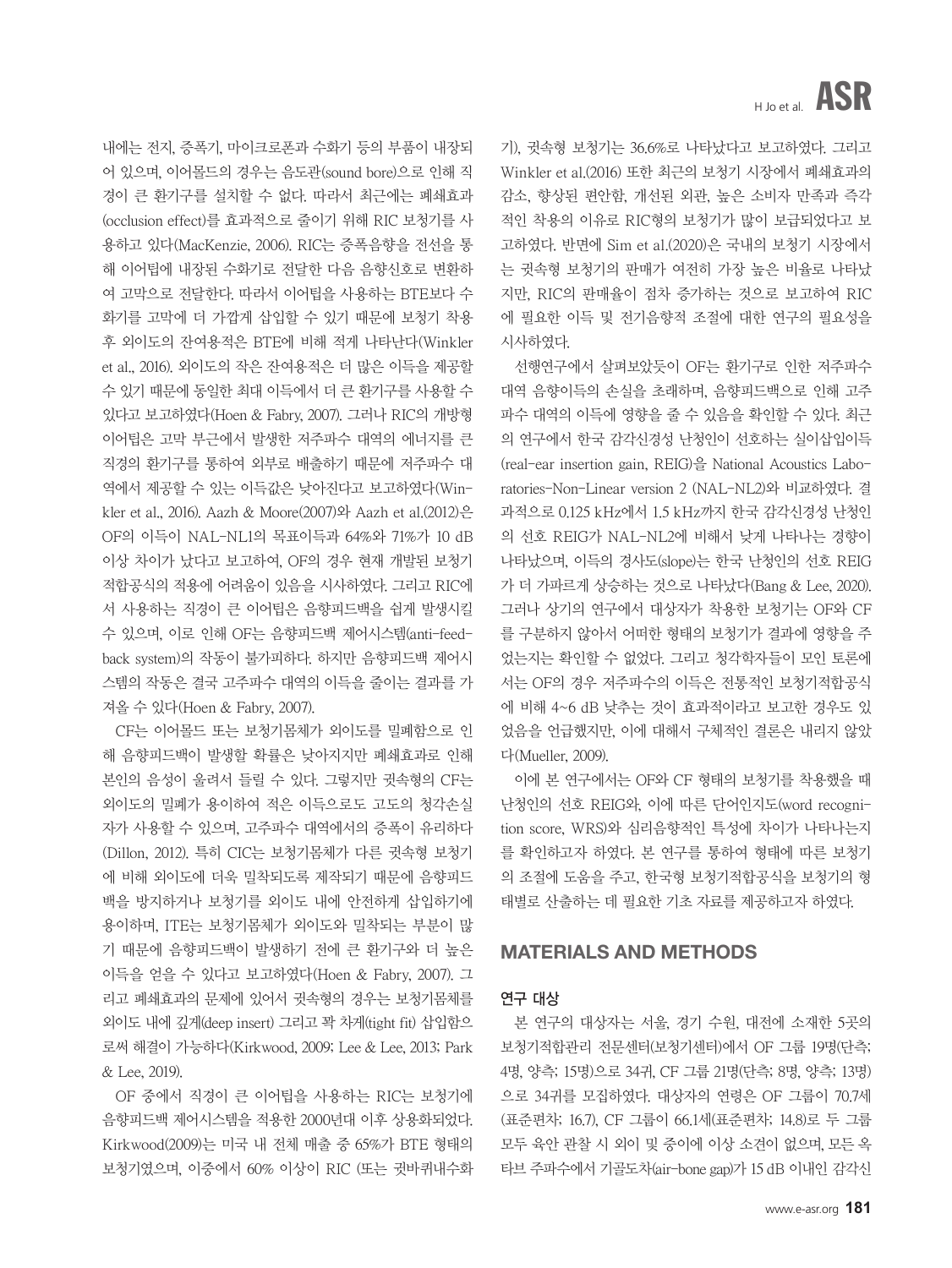# ASR REIG of Open- and Closed-Canal Fitting

경성 난청인이었다. 순음 기도청력검사 시 순음역치평균(pure tone threshold average)의 평균은 OF 그룹이 58.0 dB HL(표 준편차; 12.2), CF 그룹이 57.3 dB HL(표준편차; 13.8)이었다. 그리고 헤드폰 착용 시 쾌적강도레벨(most comfortable level) 에서 WRS의 평균은 OF 그룹이 53.9%(표준편차; 18.7), CF 그 룹이 55.5%(표준편차; 24.0)이었다. 그리고 Korean Adaptation of the International Outcome Inventory For Hearing Aids (K-IOI-HA; Chu et al., 2012)는 OF 그룹이 28.4(표준편차; 2.8), CF 그룹이 28.1(표준편차; 4.6)이었다. OF와 CF 그룹의 옥 타브 주파수별 HTL, 쾌적강도레벨, 헤드폰 착용 시 WRS 그리 고 K-IOI-HA에 대한 독립표본 *t*-검정을 실시했을 때 의미있는 차이는 나타나지 않았다(*p* > 0.05). OF와 CF 그룹의 옥타브 주파수별 HTL과 PTA, 순음역치평균, 헤드폰 착용 시 WRS 그 리고 K-IOI-HA의 평균과 표준편차는 Table 1에 나타냈다.

# 연구 장비

순음 기도 및 골도 HTL은 청력검사기 AD629 (Interacoustics; Copenhagen, Denmark), Aurical (Madsen; Copenhagen, Denmark), Primus Pro (Auditdata; Copenhagen, Denmark)와 TDH-39 헤드폰(Telephonics; Farmingdale, NY, USA)을 사용하였다. 그리고 실이측정기는 Affinity 2.0 (Interacoustics), Freefit (GN Otometrics; Copenhagen, Denmark), Primus Pro (Auditdata)를 사용하였다. 대상자의 선정을 위한 자가설문지는 K-IOI-HA를 사용하였으며, 날카로움(sharpness), 소리의 울림(occlusion), 대화음의 선명도(clarity), 잡음 의 크기(loudness of noise) 등 보청기를 착용했을 때의 음질 평가는 0에서 10점 척도로 나타낸 음질평가지를 사용하였다 (Figure 1). 그리고 헤드폰과 음장에서 WRS의 측정은 한국산업 표준 일반용 단음절어[KS-MWL-A (KS I ISO 8253-3, 2012)]를 사용하였다.

### 보청기

대상자가 착용한 보청기의 형태로 OF 그룹은 RIC가 34개, CF 그룹은 주문형 이어몰드를 사용한 RIC가 8개, ITC가 6개, CIC가 20개 였다. 그리고 채널 수는 OF 그룹이 6~64 채널, CF 그룹이 4~64 채널로 OF는 개방형 이어팁을 사용하였으며, CF

는 보청기몸체 또는 이어몰드에 1.0~1.2 mm의 환기구를 설치 하였다. 보청기의 평균 착용 기간은 OF 그룹이 42.9개월(범위; 2~264개월, 표준편차; 61.0), CF 그룹이 35.2개월(범위; 3~103 개월, 표준편차; 32.3개월)이었다. 대상자가 착용한 보청기의 종 류 및 수량 그리고 보청기의 착용 기간과 표준편차는 Table 2 에 나타냈다.

## 연구 절차

### 대상자의 선정

보청기 착용을 목적으로 보청기적합관리 전문센터를 방문한 난청인에 대하여 육안 관찰 후 순음 기도 및 골도 청력검사를 통해 감각신경성 난청을 확인하였다. 그후 청능재활의 기본 절 차인 보청기의 선택, 적합 및 조절, 확인(verification)과 주관적 평가(validation)를 한국표준인 보청기적합관리 절차[Korean Standards Association (KS), 2018]에 근거하여 시행하였다. 그 후 K-IOI-HA 점수가 25 이상인 보청기 착용자에게 본 연구의 목적을 설명하고, 참여를 희망하는 경우 연구참여동의서를 받 은 후 대상자로 선정하고 실험을 진행하였다.

### 데이터의 수집

REIG와 WRS의 측정, 보청기 음질의 평가는 보청기의 전기 음향적 조절을 더 이상 할 필요가 없으며, K-IOI-HA가 25점



**Figure 1.** Rating scales of sharpness, occlusion, clarity of sentence, and loudness of noise.

**Table 1.** Mean and SD of HTL at each octave frequencies, PTA, WRS with headphone, K-IOI-HA for OF and CF group

| Group | HTL in dB HL at each frequency (kHz) |                                                                                            |  |     |                                        |                         | PTA | WRS with         | K-IOI-HA  |  |
|-------|--------------------------------------|--------------------------------------------------------------------------------------------|--|-----|----------------------------------------|-------------------------|-----|------------------|-----------|--|
|       | 0.25                                 | 0.5                                                                                        |  | 2.O | 4.0                                    | 8.0                     |     | headphone $(\%)$ |           |  |
| OF    |                                      | $49.6(14.3)$ $53.5(14.2)$ $57.9(14.9)$ $62.5(12.7)$ $70.3(15.4)$ $81.8(16.6)$ $58.0(12.2)$ |  |     |                                        |                         |     | 53.9 (18.7)      | 28.4(2.8) |  |
| CF    | 51.5(19.4)                           | 52.4 (17.4)                                                                                |  |     | $57.5(13.8)$ $61.9(13.8)$ $73.1(13.7)$ | 79.7 (19.2) 79.7 (13.8) |     | 55.5(24.0)       | 28.1(4.6) |  |

Values are presented as mean (standard deviation). SD: standard deviation, HTL: hearing threshold level, PTA: pure tone threshold average, WRS: word recognition score, K-IOI-HA: Korean Adaptation of the International Outcome Inventory for Hearing Aids, OF: open-canal fitting, CF: closed-canal fitting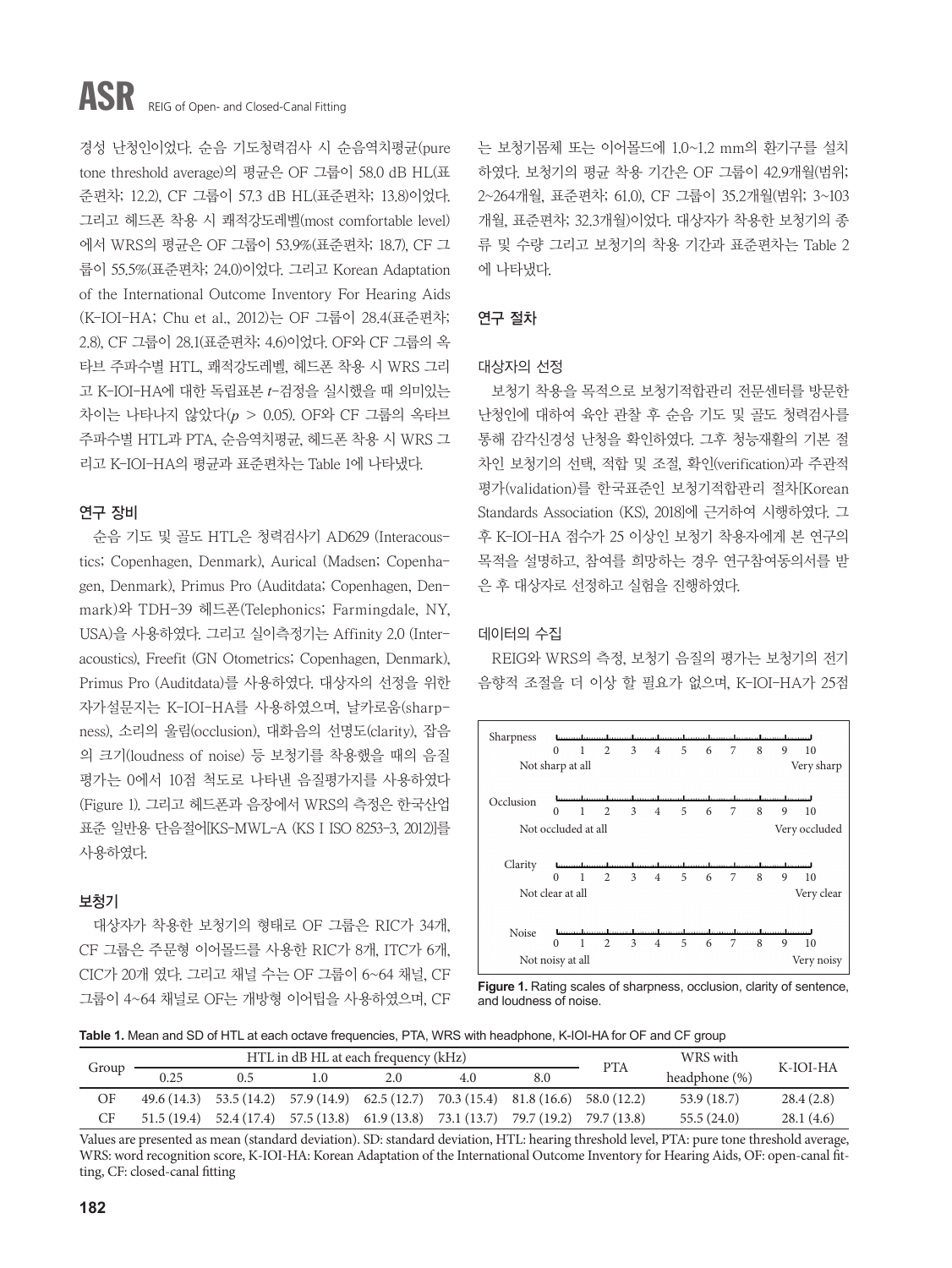|  |  |  |  |  |  |  |  | Table 2. The type and quantity of hearing aids worn by the subject and the period during which hearing aids are worn |  |
|--|--|--|--|--|--|--|--|----------------------------------------------------------------------------------------------------------------------|--|
|--|--|--|--|--|--|--|--|----------------------------------------------------------------------------------------------------------------------|--|

| Group |                       | RIC with custom earmold  |                          | CIC                      | Period of use     |
|-------|-----------------------|--------------------------|--------------------------|--------------------------|-------------------|
|       | RIC with open ear tip |                          |                          |                          | Month [mean (SD)] |
| ЭF    |                       | $\overline{\phantom{0}}$ | $\overline{\phantom{0}}$ | $\overline{\phantom{0}}$ | 42.9(61.0)        |
|       | -                     |                          |                          | 20                       | 35.2(32.3)        |

RIC: receiver-in-the-canal, , ITC: in-the-canal, CIC: completely in-the-canal, SD: standard deviation,OF: open-canal fitting, CF: closed-canal fitting



이상인 경우에 시행하였다. 측정 절차는 첫째, REIG는 International Electrotechnical Commission [IEC (2012)]에 근거하 여 실이측정기의 정면 1 m 거리에 위치한 스피커에서 국제어음 시험신호(International Speech Test Signal)를 55, 65, 80 dB SPL을 각각 제시하여 1/2 옥타브 주파수별로 확인하였다. REIG의 측정 시 환기구 그리고 잡음감소(noise reduction), 음 향피드백 제어시스템 등 전기음향적 특성은 착용 시의 설정 그 대로 두고 진행하였다. 둘째, 보청기를 착용한 후의 WRS는 방 음실에서 단음절어를 50 dB HL로 제시하여 측정하였다. 셋째, 음질의 평가는 보청기적합관리 전문센터를 마지막으로 방문한 이후, 일상생활에서의 경험을 토대로 증폭음의 날카로움, 소리 의 울림, 대화음의 선명도, 잡음의 크기를 음질평가지(Figure 2) 에 직접 표시하게 하였다. REIG, WRS의 측정, 보청기의 음질 평가에 소요된 시간은 40분 이내였다.

### 통계 분석

대상자 OF와 CF 그룹의 1옥타브 주파수별 HTL, 헤드폰 착 용 시 WRS, K-IOI-HA 그리고 1/2 옥타브 주파수별 REIG, 보

청기 착용 시 음장에서의 WRS 차이는 독립표본 *t*-검정으로 분석하였다. 그리고 증폭음의 날카로움, 소리의 울림, 대화음의 선명도, 잡음의 크기는 Mann-Whitney U 비모수 검정을 통해 OF와 CF 그룹의 차이를 확인하였다.

## RESULTS

감각신경성 난청인이 OF와 CF 형태의 보청기를 착용했을 때의 선호 REIG, 보청기 착용 시 WRS, 일상생활에서 증폭음 의 날카로움, 소리의 울림, 대화음의 선명도, 잡음의 크기 등 심 리음향적 차이를 살펴보면 다음과 같다.

### 선호 REIG

Figure 2에서 OF와 CF 간 선호 REIG의 차이를 살펴보면, 입력 SPL 55 dB에서는 0.5 kHz에서 6.3 dB [*t*(66) = -2.33, *p* < 0.05]와 0.75 kHz에서 5.6 dB [*t*(66) = -2.00, *p* < 0.05], 입력 SPL 65 dB에서는 0.5 kHz에서 5.2 dB [*t*(66) = -2.30, *p* < 0.05], 입력 SPL 80 dB에서는 0.25 kHz에서 4.6 dB [*t*(60.74) =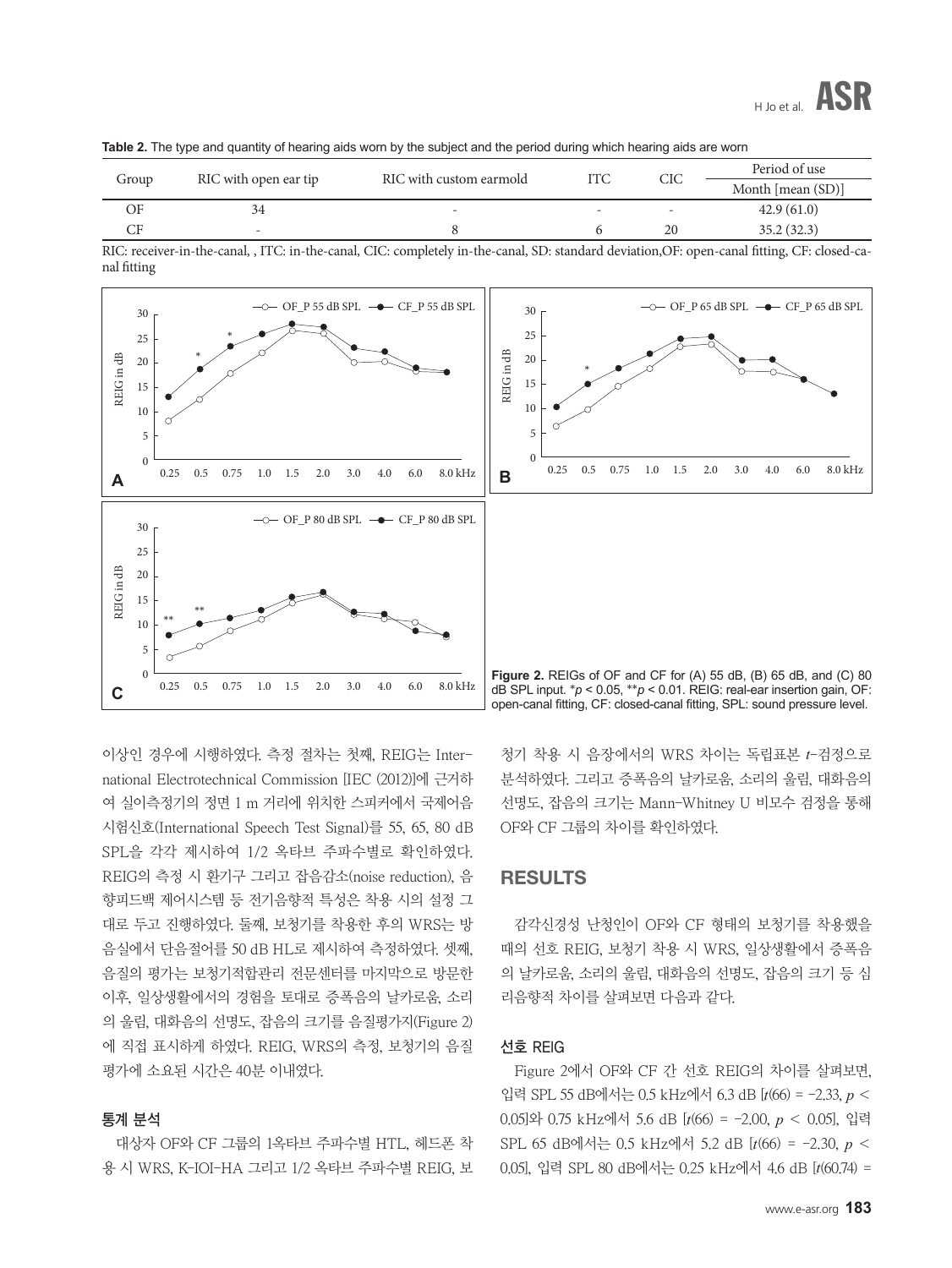# ASR REIG of Open- and Closed-Canal Fitting

-2.98, *p* < 0.01] 그리고 0.5 kHz에서 4.7 dB [*t*(66) = -2.78, *p* < 0.01]의 차이를 보였으며, CF 그룹에 비해 OF 그룹의 선호 REIG가 모두 낮게 나타났다. 그러나 나머지 1/2옥타브 주파수 에서는 OF와 CF 그룹 간의 의미있는 차이는 나타나지 않았다  $(p > 0.05)$ .

## WRS

헤드폰 그리고 보청기 착용 후 음장에서의 WRS는 OF 그룹 이 53.5%와 50.59%, CF 그룹이 55.5%와 58.3%로 나타났다 (Figure 3). 독립표본 *t*-검정을 실시했을 때 헤드폰과 음장 WRS 는 OF 그룹[*t*(66) = 0.77, *p* > 0.05]과 CF 그룹[*t*(66) = -0.526, *p* > 0.05] 모두 의미있는 차이가 나타나지 않았다. 그리고 보청 기 착용 후 음장에서 OF와 CF 그룹의 의미있는 차이 또한 나 타나지 않았다[*t*(66) = -1.74, *p* > 0.05].

# 심리음향

보청기 착용 후 일상생활에서의 경험을 토대로 측정한 심리 음향 척도는 증폭음의 날카로움(Mann-Whitney U = 171.00, *p* > 0.05), 소리의 울림(Mann-Whitney U = 195.00, *p* > 0.05), 대화음의 선명도(Mann-Whitney U = 174.00, *p* > 0.05), 잡음







의 크기(Mann-Whitney U = 178.50, *p* > 0.05)에서 OF와 CF 그룹의 차이는 나타나지 않았다(Figure 4).

# **DISCUSSIONS**

본 연구에서는 감각신경성 난청인이 보청기를 착용했을 때의 선호 REIG, 방음실에서의 WRS, 그리고 소리의 날카로움과 울 림, 대화음의 선명도, 잡음 크기 등 심리음향적인 차이를 OF와 CF 그룹으로 구분하여 확인하고자 하였다.

본 연구에서 HTL에 따른 선호 REIG는 입력 SPL 55 dB에 서는 0.5 kHz와 0.75 kHz, 65 dB SPL에서는 0.5 kHz, 80 dB SPL에서는 0.25 kHz와 0.5 kHz에서 CF 그룹에 비해 OF 그룹 의 REIG가 낮게 나타났다. Winkler et al.(2016)은 개방형의 이 어팁을 사용하는 RIC의 경우, 고막 부근에서 발생한 저주파수 대역의 에너지를 외부로 배출하기 때문에 250 Hz 또는 500 Hz 의 이득을 제공하는 데 어려움이 있다고 보고하여 본 연구와 비슷한 경향을 나타냈다. 그러나 NAL-NL2 (ver. 2.15)의 경우, 본 연구 대상자와 같은 평균 HTL을 입력한 후 보청기의 형태 를 RIC (개방 이어팁) 그리고 귓속형(1 mm의 환기구)을 선택했 을 때, 전 주파수에서 55 dB의 입력 SPL에서 OF의 REIG가 CF에 비해 2~3 dB 높지만, 나머지 65 dB 및 80 dB의 입력 SPL에 대한 REIG는 차이가 없었다. 이 결과는 NAL-NL2의 경우, 65 dB 및 80 dB의 입력 SPL에 대한 REIG는 환기구의 형태에 따른 주파수별 이득은 고려하지 않은 것으로 보인다.

그리고 HTL이 고주파수로 갈수록 증가함에도 불구하고 OF 와 CF의 선호 REIG는 모두 1.5 kHz에서 가장 높게 나타났으 며, 그 이상의 주파수에서는 8.0 kHz까지 감소하는 형태를 나 타냈다. 이 결과는 Bang & Lee(2020)의 한국 감각신경성 난청 인 선호이득의 결과와 일치성을 나타냈다. 하지만 Sanders et al.(2015)의 연구에서 제조사의 55 dB 및 65 dB 입력 SPL에 대 한 REIG가 3.0 kHz 이상에서 NAL-NL2에 비해 낮게 나타나 는 현상에 대해 실이측정 등의 적합확인(verification)이 필요하

**Figure 4.** Scales of sharpness, occlusion, clarity of sentence, and loudness of noise of OF and CF. OF: open-canal fitting, CF: closed-canal fitting.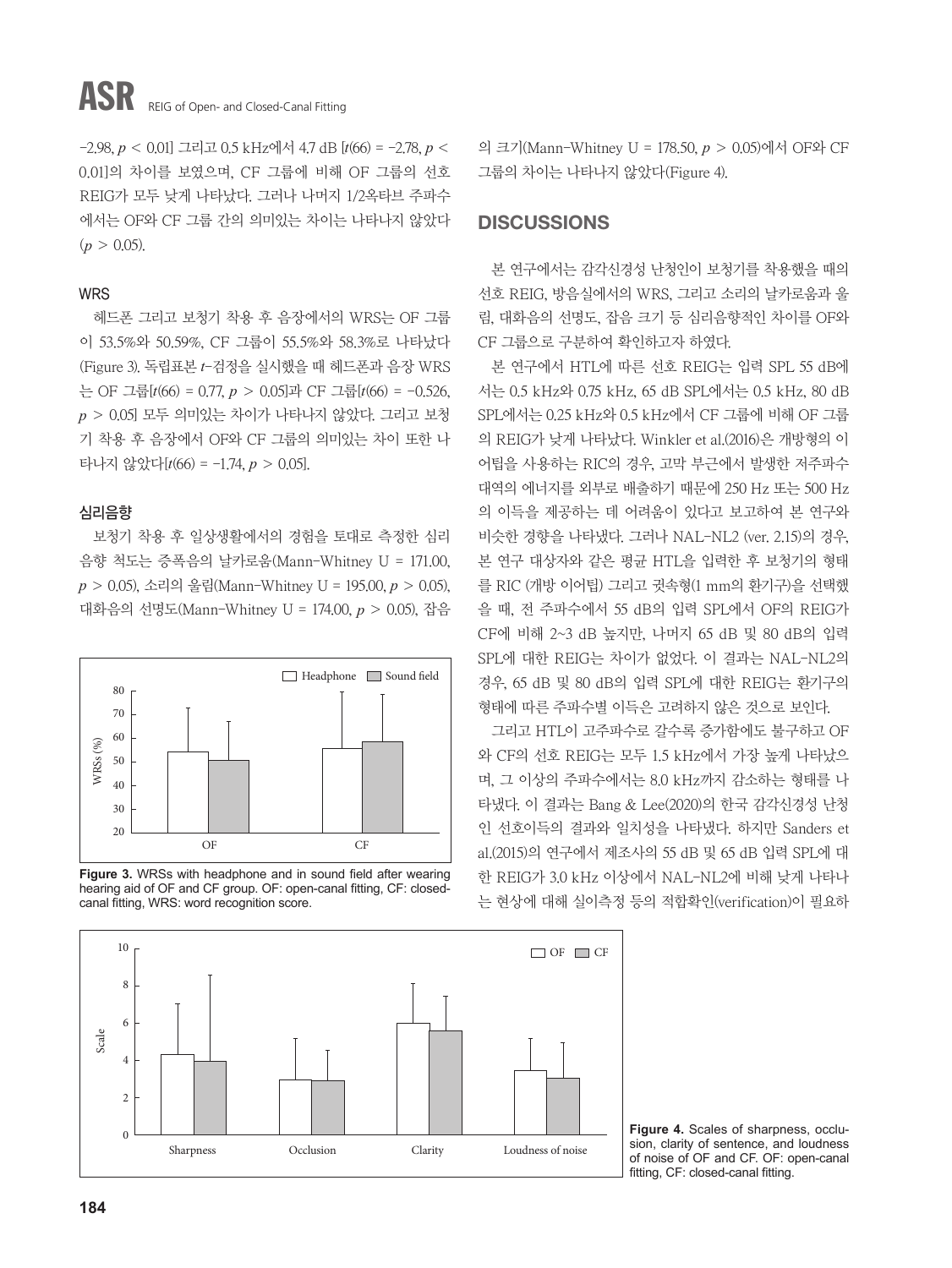다고 하여, 본 연구 또한 실이측정, 방음실에서 잡음의 유무에 따른 어음인지도의 변화 등을 통한 검증이 필요할 것이다.

보청기 착용 후 음장에서의 WRS 또한 OF와 CF 간의 차이가 나타나지 않았는데, 이는 헤드폰 착용 시 쾌적강도레벨에서의 WRS가 두 그룹 간에 차이가 나타나지 않았기 때문이다. 하지만 음장에서 보청기 착용 후의 WRS 또한 차이가 나타나지 않아서 OF와 CF에 다른 이점을 확인할 수는 없었다. 그리고 보청기 착 용 후 일상생활에서의 경험을 토대로 측정한 심리음향 척도는 증폭음의 날카로움, 소리의 울림, 대화음의 선명도, 잡음의 크기 모두 OF와 CF 간의 차이는 나타나지 않았다. Gnewikow & Moss(2006)는 International Outcome Inventory for Hearing Aids (IOI-HA), 증폭음의 울림, 음향피드백, 전화사용, 전체적 인 음질의 차이를 보고하였는데, OF와 CF 간의 차이가 나타나 지 않아서 본 연구와 일치성을 나타냈다.

본 연구에서는, 일상생활에서의 의사소통 능력을 개선하기 위해 보청기를 착용한 난청인을 대상으로 보청기 착용 후 선호 REIG, WRS 및 음질을 확인하였다. 본 연구의 한계점을 살펴 보면, 첫째, HTL의 정도(degree) 및 형태는 연구 결과에 영향 을 줄 수 있음(Johnson & Dillon, 2011)에도 본 연구에서는 이 를 구분하지 않았다. 둘째, 보청기의 착용 기간은 소리의 청취 능력에 영향을 줄 수 있다(Keidser et al., 2008). 본 연구에서 OF와 CF 그룹의 보청기 착용 기간의 표준편차는 각각 61.0과 32.3개월로 그룹 간 및 그룹 내에서의 착용기간을 통제하지 못 했다. 셋째, 보청기의 조절에 있어서는 대상자의 주관적인 반응 을 토대로 조절하여 고주파수 대역의 REIG가 감소하는 형태 를 나타냈다(Bang & Lee, 2020). 그러나 보청기의 효과적인 전 기음향적 조절을 위해서는 신뢰할 수 있는 보청기적합공식의 사용과 실이측정 등 보청기적합확인을 통해 조절하는 것이 효 과적이라 할 수 있다(Sanders et al., 2015). 마지막으로 보청기 착용 후의 WRS는 방음실의 조용한 환경에서 단음절어를 50 dB HL로 제시하여 측정하였다. 그러나 실생활에서의 보청기 착용효과를 확인하기 위해서 WRS 및 문장인지도(sentence recognition score)를 다양한 신호대잡음비(signal-to-noise ratio)에서 측정하는 것이 바람직할 것이다.

본 연구의 결과에서 증폭음의 날카로움, 소리의 울림 등 음 질, 대화음의 선명도, 잡음의 크기 등, 심리음향적인 차이가 나 타나지 않았음에도 OF와 CF 그룹의 선호 REIG는 0.75 kHz 이하에서 차이를 나타냈다. 이 결과는 한국형 보청기적합공식 을 산출할 때 영향을 줄 수 있으므로 고려해야 할 사항으로 생 각된다. 그리고 2.0 kHz 이상의 주파수에서는 HTL이 증가함 에도 불구하고 REIG가 감소하는 형태를 나타냈다. 이 결과는 Sanders et al.(2015)이 지적하였듯이 보청기의 조절 시 실이측 정 등을 통한 보청기적합확인이 필요하며, 향후의 연구에서는 고주파수의 이득 변화에 따른 조용한 곳 및 소음 상황에서의 단어인지도, 음질, 일상생활에서의 보청기 착용 만족도 등에 대 한 연구가 필요할 것이다.

# 중심 단어 : 폐쇄적합·보청기·개방적합·실이삽입이득·감각신 경성난청.

### **Ethical Statement**

This study was approved by the Institutional Review Board of Hallym University of Graduate Studies (IRB # HUGSAUD 674235).

### **Acknowledgments**

N/A

#### **Declaration of Conflicting Interests** There are no conflict of interests.

#### **Funding**

This research was completed while being supported by National Research Foundation of Korea (2018R1A2B6001986).

### **Author Contributions**

Conceptualization: Hyeryeong Jo, Kyoungwon Lee. Data curation: Kyoungwon Lee, Hyeryeong Jo. Formal analysis: Kyoungwon Lee. Funding acquisition: Kyoungwon Lee. Investigation: Hyekyung Kong, Hyungoo Lee, Kwangjae Kim, Mikyung Lee, Suyeon Shin. Methodology: Kyoungwon Lee. Project administration: Kyoungwon Lee. Writing—original draft: Hyeryeong Jo, Kyoungwon Lee, Soohyun Ahn. Writing—review & editing: Kyoungwon Lee. Approval of final manuscript: all authors.

### **ORCID iDs**

| Hyeryeong Jo  | https://orcid.org/0000-0002-6631-7815 |
|---------------|---------------------------------------|
| Kyoungwon Lee | https://orcid.org/0000-0002-1297-6436 |
| Hyekyung Kong | https://orcid.org/0000-0002-7104-2692 |
| Suyeon Shin   | https://orcid.org/0000-0002-0780-4963 |
| Mikyung Lee   | https://orcid.org/0000-0002-2716-5169 |
| Kwangjae Kim  | https://orcid.org/0000-0002-9378-1277 |
| Hyungoo Lee   | https://orcid.org/0000-0002-4259-8915 |
| Soohyun Ahn   | https://orcid.org/0000-0002-7117-2331 |

### **REFERENCES**

- Aazh, H. & Moore, B. C. J. (2007). The value of routine real ear measurement of the gain of digital hearing aids. *Journal of the American Academy of Audiology*, *18(8)*, 653-664.
- Aazh, H., Moore, B. C. J., & Prasher, D. (2012). The accuracy of matching target insertion gains with open-fit hearing aids. *American Journal of Audiology*, *21(2)*, 175-180.
- Bang, E. & Lee, K. (2020). A study on the preferred real-ear insertion gain of multi-channel hearing aid for the Korean with sensorineural hearing loss. *Audiology and Speech Research*, *16(2)*, 85-94.
- Chu, H., Cho, Y. S., Park, S. N., Byun, J. Y., Shin, J. E., Han, G. C., et al. (2012). Standardization for a Korean adaptation of the international outcome inventory for hearing aids: Study of validity and reliability. *Korean Journal of Otorhinolaryngology-Head and Neck Surgery*, *55(1)*, 20-25.

Dillon, H. (2012). *Hearing Aids.* (2nd ed.). Turramurra: Boomerang Press.

Gnewikow, D. & Moss, M. (2006). Hearing aid outcomes with open- and closed-canal fittings. *The Hearing Journal*, *59(11)*, 66, 68-70, 72.

Hoen, M. & Fabry, D. (2007). Hearing aids with external receivers: Can they offer power and cosmetics? *The Hearing Journal*, *60(1)*, 28-34.